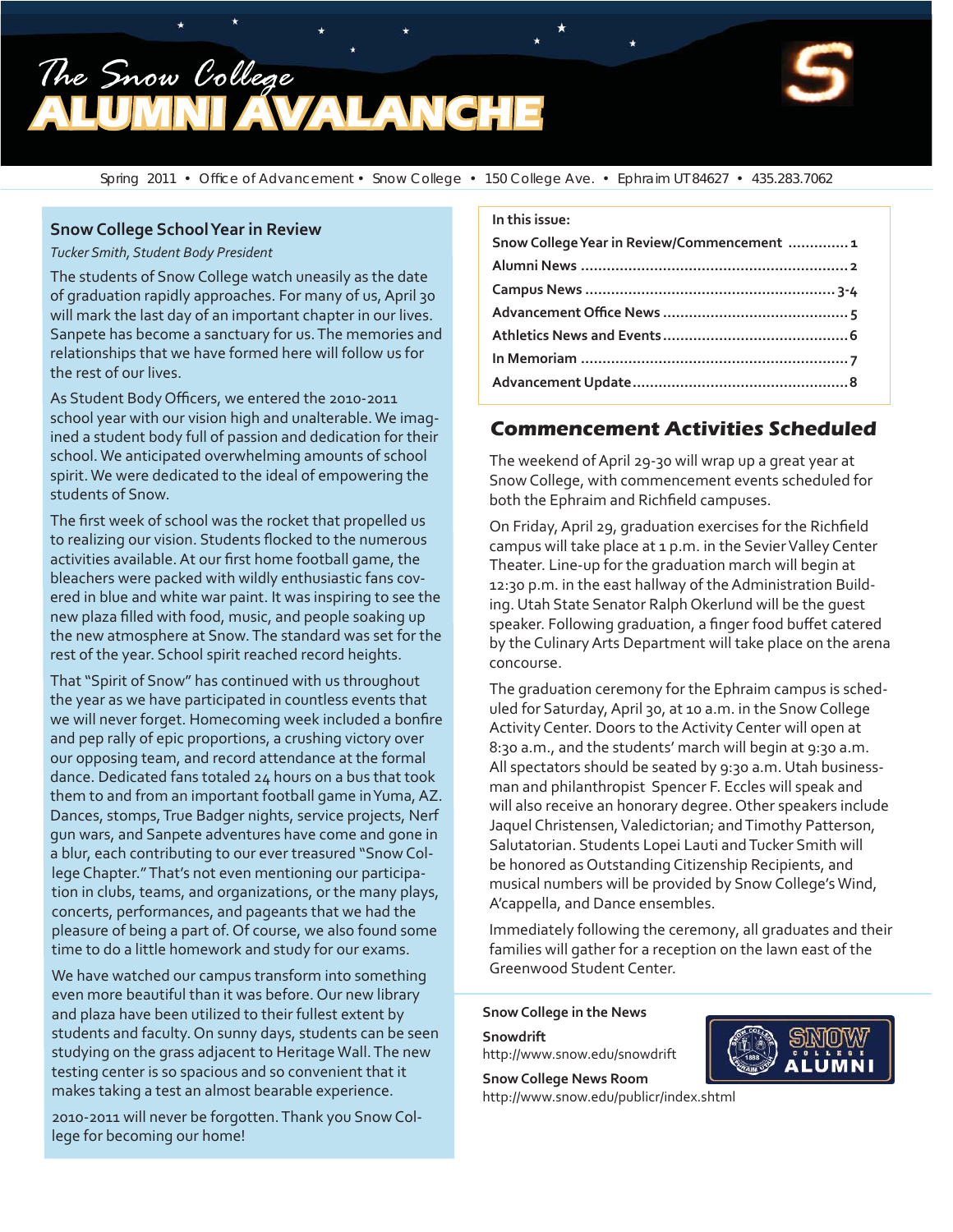# **Stoddard Appointed to State Board of Regents**



Mark Stoddard was recently confirmed as the newest member of the State Board of *Regents. He took his oath of office on March 25.* 

Governor Gary R. Herbert has named former Snow College Alumni President and Trustee Mark Stoddard as the newest member of the State Board of Regents to fill the remainder of the term left vacant by former Regent Rosanita Cespedes. The state Senate confirmed Stoddard on February 22, and he took his oath of office on March 25 at the State Board of Regents meeting at Dixie College.

"Mark's extensive background in business, administration, and management, paired with his knowledge and passion

for higher education, make him a good fit for the State Board of Regents." said Governor Herbert. "Mark's work on behalf of Snow College has made him a well-respected figure in the higher education community, and now I look forward to his contribution to all of our state's institutions of higher education." Regent Chair David Jordan also noted, "For years, Mark has given his time and expertise to Snow College and I am confident that his input to the Board of Regents will prove invaluable."

Stoddard is currently the President and CEO of Central Valley Medical Center in Nephi, Utah and is Chairman of the Rural Health Group, Chairman of the Rural Health Foundation and President of Rural Health Management Corporation.

Stoddard graduated from Snow College in 1978 with an Associate of Science degree in Business Management, followed by a Bachelor of Science from Utah State University and a Master of Business Administration from Brigham Young University. Since then, Stoddard has had a desire to give back to the institution that gave him so much. In 1988, Stoddard became the Snow College Alumni President, a post he held until 1992. He served on the Snow College Board of Trustees from 1989-2001 and has also served as the Snow College Foundation Chairman.

## **Snow College Alumnus Earns Principal of the Year Honor**

Scott Bushnell, principal of Murray High School in Murray, Utah, was selected as the High School Principal of the Year by the Utah Association of Secondary School Principals.

Scott earned his Associate's degree from Snow College, his Bachelor's degree from Mesa State College, and his Master's degree from Utah State University, and he completed his Administrative Certification at the University of Utah.

He began his education career at Murray High School as a biological science teacher and coached volleyball, girls' basketball, and baseball. He served for four years an assistant principal at Murray High School prior to working one year in the Murray School District Office as the

CTE director. Scott was named principal of Murray High School in July 2004.

Scott has implemented many programs at Murray High and says, "Everything we do is centered on improved student learning." Efforts to provide quality education



for all students have concentrated on collaborative leadership, instruction, assessment and personalization. Under his leadership, Murray High has formed a school leadership team, a school success model, a five-year

> technology plan, business partnerships, and a school community council. The motto he has for Murray High School is "Every Student, Every Day, Every Opportunity."

Scott's experiences at Snow College helped shape his future. During his first year at Snow, he took an introductory education class. A major component of the class was to participate in a job-shadowing experience at a public school. Scott worked with Wilbur Braithwaite, who was a long-time educator and coach at Manti High School. "That experience was very instrumental in my decision

to pursue education as a career. Coach Braithwaite was a remarkable mentor," he said. Scott also met his wife, Joy Johnson, at Snow College.

Scott will represent Utah in the National Association of Secondary School Principals and the MetLife Principal of the Year competitions in 2012.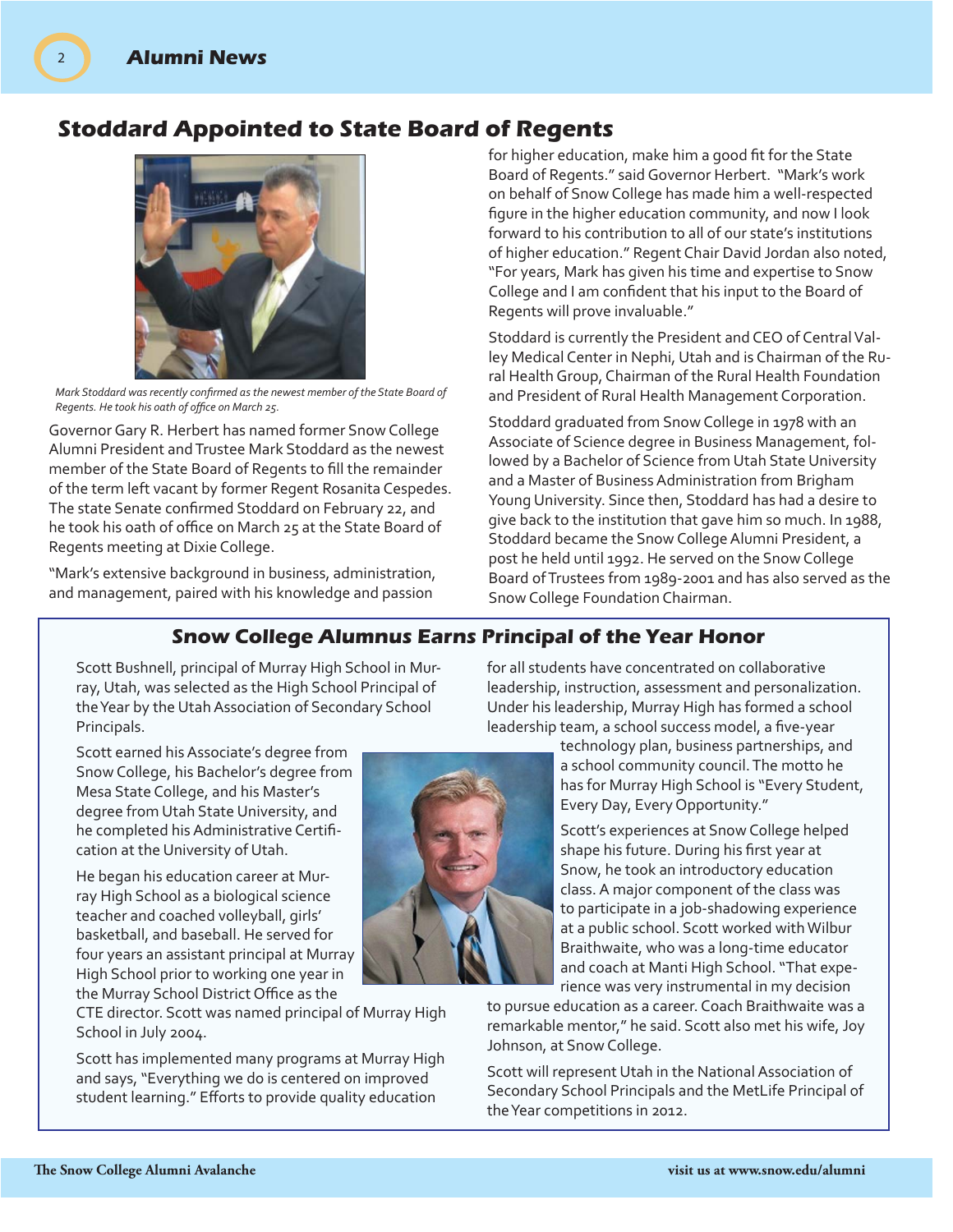3

#### **Forensic Team Excels**

The Snow College Forensic Team has participated in their second full year of competitions and has received much success this year from tournaments attended across the nation. The team received sweepstake awards for overall excellence at all but one tournament attended.

One of the most prestigious awards received was earned at a designated northwest tournament in Oregon where over 30 colleges from around the nation competed in speech and debate events. Snow College received the silver award for overall excellence in junior colleges and a third-place overall award for all colleges: junior and four-year combined.

The team participated in nine tournaments total, including the Phi Rho Pi National tournament April 11-16 at Greenwich, Connecticut.

The students received much support from various departments



*Forensic team (from left to right): David Boyle, Parker Mortensen, Malynda Bjerregaard (Forensics Director), Roe Walker, Grant Miller, Emily Rowe, Shari Christopherson, Jamie Wettstein , Sarah Dyreng, and Alyssa Wood.*

across Snow's campus and attribute their success to the hard work and support they received from many helping hands.

Aside from competing, the team also hosted a High School Forensic Tournament and had 15 schools from across Utah attend. In all, there were over 350 entries for events at the tournament, proving to be a very competitive tournament for those in attendance. An

alumni dinner was also hosted in the spring as an effort to get in touch with Snow Forensic Alumni and raise money for the team's trip to Nationals.

The team would like to invite any alumni not contacted to join their Facebook page—Snow College Forensic Alumni—as a way to keep tabs on what is happening with the team and get updates and specifics on tournaments attended.

#### **Snow Students Succeed at Competitions**

The end of the school year is quickly approaching, and students throughout campus have been busy preparing for competitions to showcase their talents and hard work.

The Snow Business students attended the state Distributive Education Clubs of America (DECA) competition in February. Many colleges (two-year, four-year, and universities) in America and Canada belong to DECA. Students went head-to-head with other colleges in the state and placed high in the following categories: Sports and Entertainment Marketing, International Marketing, Advertising Campaign, Business-to-Business Marketing, Business Law, Hospitality Management, Human Resource Management, and Restaurant and Food Marketing. Students who qualified represented Snow College at the Collegiate DECA International Career Development Conference in Orlando, FL. Seven of these students received individual recognitiion.

Members of the Snow College Business Club competed at a state Professional Business Leaders competition at the beginning of April. Every Snow student placed in the top ten for at least one event, and most qualified for Nationals. Students also placed in the following chapter awards: 1st place, Gold Seal Chapter Award; 1st place, Chapter Annual Business Report; 1st place, Chapter Newsletter; 1st place, Largest Membership Increase; and 2nd place, Program of Work.

Sixteen students represented Snow College at the Utah SkillsUSA Championship. Out of those who attended, 12 received medals, and seven qualified to go to Nationals in Kansas City, MO in June. Students placed in the following categories: Culinary Arts, Job Interview, Automotive Service Technology, Web Design, Telecommunications Cabling, Technical Computer Applications, Internetworking, Computer Programming, and Welding.

Snow College Cosmetology students traveled to Thanksgiving Point for a competition at the new Mountainland Applied Technology College campus at the beginning of April. Students placed in the following categories: Haircut, Style Match, and Updo Style.

On behalf of the students, faculty, and staff, the Advancement Office would like to congratulate these students on their achievements and awards. They represented Snow College very well, and we are proud of their accomplishments.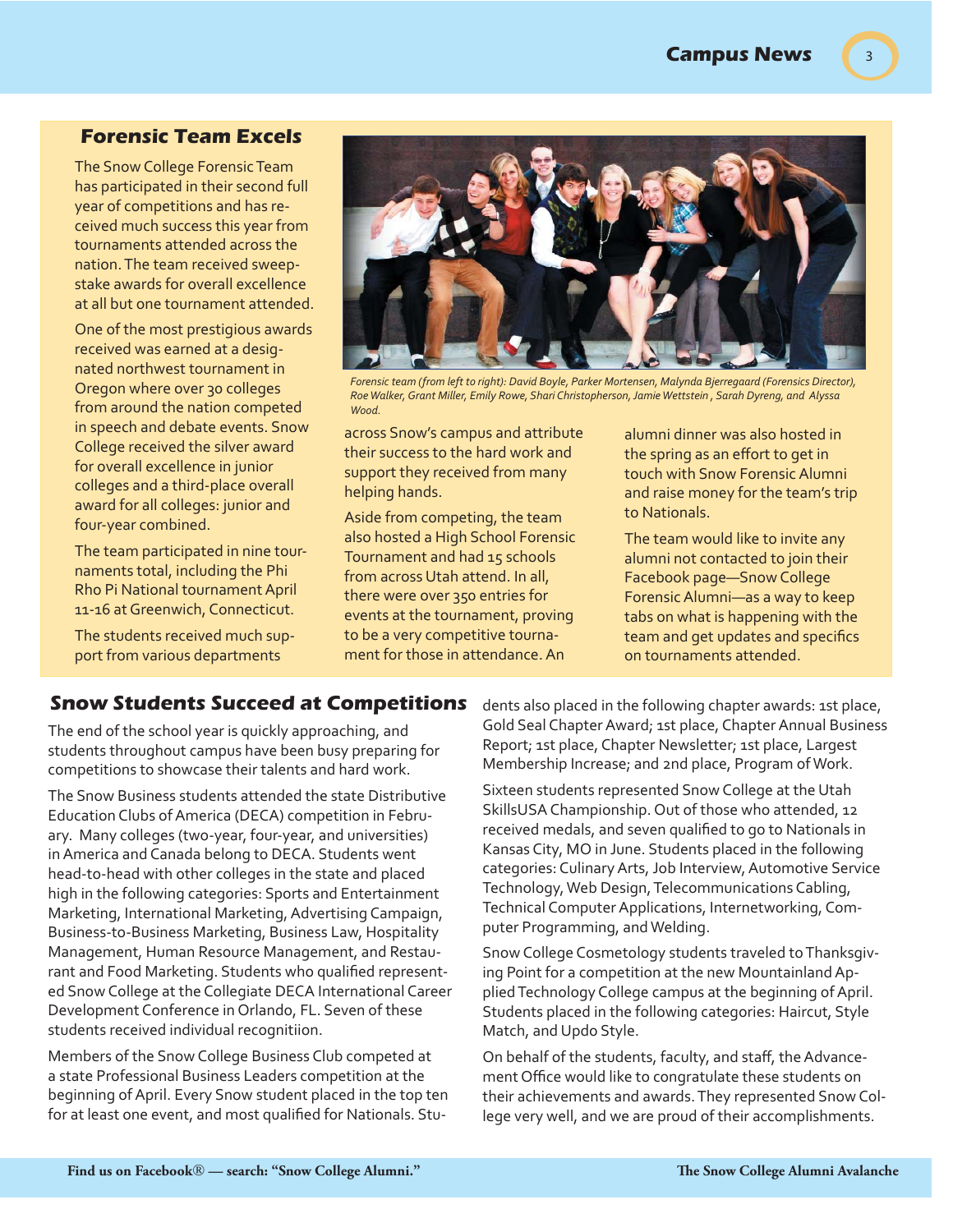4

## **Former Students Offer Guidance at Alumni Career Day**

On Wednesday, March 23, the Snow College Alumni Association sponsored an Alumni Career Day at the Greenwood Student Center on the Ephraim campus. This was a great benefit to our students and a wonderful opportunity for them to learn more about various careers. We appreciate all who participated by donating their time and energy in helping our students.

Snow College Alumni were invited to share their job experiences with students and answer any questions they might have. There were a variety of professions present that day: general contractor, graphic designer, public administrator, news reporter, teacher, pharmacist, attorney, banker, radiologic technologist, physician, physical therapist, dentist, artist, software developer, business administrator; and accountant. Presenters came prepared with displays and information pamphlets to hand out. Students were able to meet one-on-one with Alumni and ask in-depth questions about their career.



*Wesley Thompson (left), an Ephraim dentist and a 1998 Snow College graduate, discusses his profession at the Alumni Career Day. Jennifer Bailey (far right), a radiologic technologist and 2004 Snow College graduate, also participated.*

## **Community Conference Focuses on Preparedness**

The second annual Central Utah Community Conference (CUCC) was held on March 25, 2011, in the Karen H. Huntsman Library on the Snow College Ephraim campus. The conferences are free to the public and provide an opportunity for community members and stakeholders of Snow College, Utah State University, and the Central Utah region to showcase their creative efforts. The conferences are aimed at forming community partnerships between higher education and residents of Central Utah while providing students, faculty, staff, and local entities with an outlet to exhibit and distribute information.

The theme for this year's conference was "Looking Toward the Future: Community Preparedness." Community members browsed display tables from local businesses and organizations as well as posters from students and faculty who were interested in sharing their creative and research activities.

The opening address was provided by Gary Straquadine, Dean and Executive Director of USU's regional campus in Tooele. He discussed how the roles of education, employment, and economic development are vital to rural Utah communities. He emphasized that higher education prepares communities for growth by educating future generations and giving them the skills and knowledge they need to be successful, as well as encouraging residents to stay local.



*Snow College students Sean Baker and Preston Deuel presented information on personal preparedness at the Central Utah Community Conference, held March 25.* 

Following the opening address, conference attendees were able to attend sessions with, and ask questions of, local experts in the following areas: personal financial planning, estate planning, food storage, Internet safety, and undergraduate research. The Snow College library staff also provided tours of the new library.

The Central Utah Community Conference Committee Members would like to thank everyone who participated in the 2nd Annual Community Conference. Please visit their website to learn more and to view details about their upcoming 2012 conference: http://www.snow.edu/ cucconference/.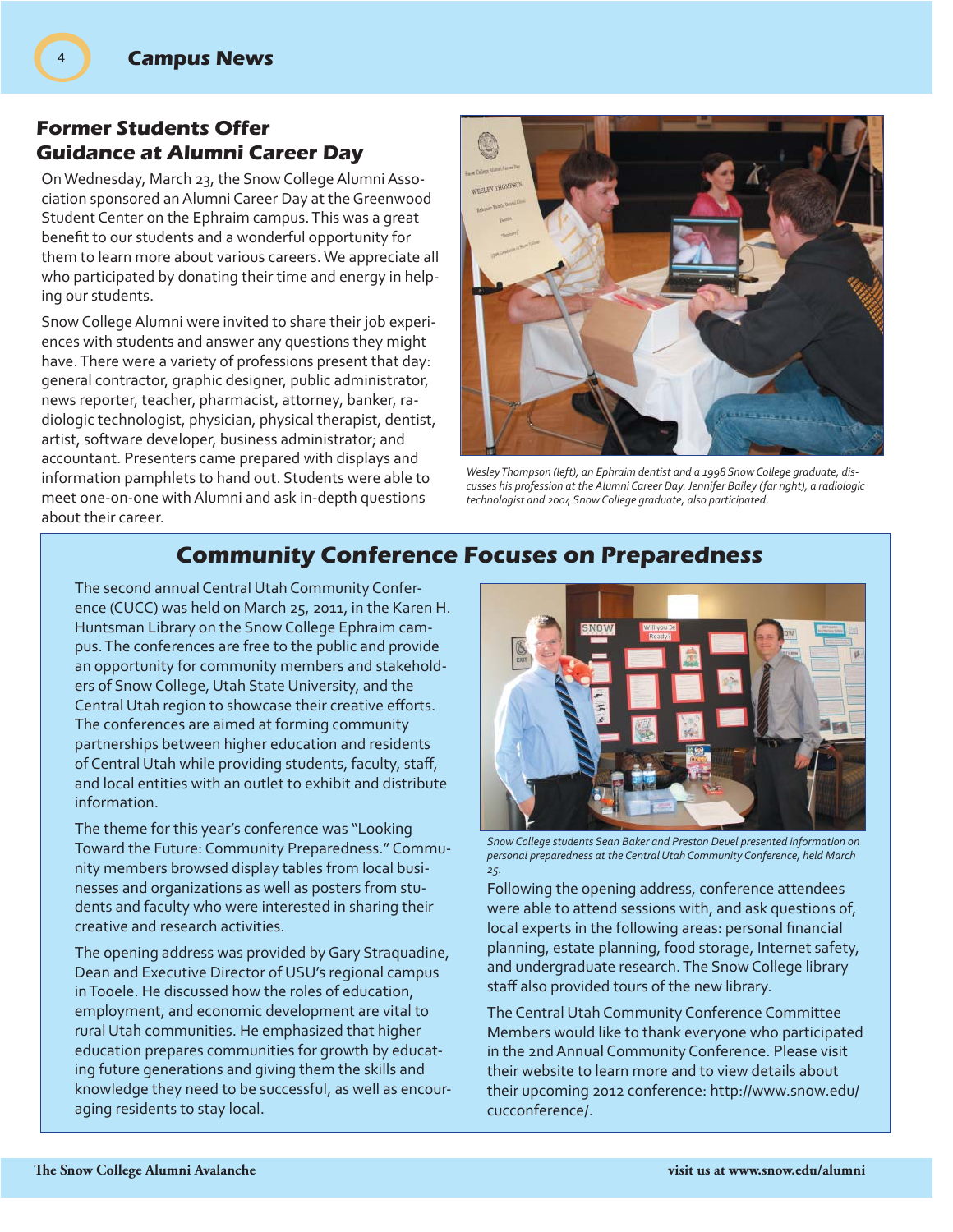# **Program Helps High School Students Make "Smart Choices"**

A new program at Snow College is helping high school students in Sanpete and Sevier County be more prepared for college.

The Smart Choices program, made possible by a grant from the Utah System of Higher Education, is designed to help underserved students from Manti, Gunnison, North Sevier, and Richfield High Schools get the skills and information they need to see that college is within reach.

"This program helps us reach out individually to students who may not see a clear path to higher education," said Greg Dart, Director of Admissions at Snow College. "So far, the response has been amazing."

The grant has been in place for less than two months. The hope was that nearly 300 students would receive services through the grant. As of mid-April, almost 400 were involved in the program.

"It has been clear that this is filling a need in our area," said Dart.

Students will be served in three main ways. Workshops are ongoing in the four high schools, teaching college

preparation topics such as study skills and time management.

Second, open houses will be held on both the Ephraim and Richfield campuses, where students and their parents can learn more about college programs, get help and information on how to finance college, and meet with advisors.

Lastly, a select group of students will be chosen to take part in a week-long summer camp, held at the Great Basin Environmental Education Center in Ephraim Canyon. Students who attend the summer course will receive two college credits for the College Success Skills class.

"We think it gives students an opportunity to see that college is within their grasp," said Dart.

The Student Success Advising and Admission offices are overseeing the grant. Teisha Shepherd, a Juab High School graduate and soon to be Utah State University alum, is the Smart Choices Advisor and teaches the bulk of the workshops.

For more information on the program, call 435-283-7151.

## **New Deadline for Distinguished Alumnus Nominations**

Nominations are being sought for the 2011 Snow College Distinguished Alumnus Award. The submission deadline has been moved to June 30, 2011.

The Distinguished Alumnus Award recognizes Snow College alumni for outstanding professional and personal achievements. Any former student who received a degree or certifi cate from Snow College is eligible for the award. The award recipient will be announced in October 2011 and will be honored during Homecoming Weekend.

A completed nomination packet must be submitted before a nominee can be considered for the award. The packet includes a completed nomination form, a summary resume of the nominee or a cover letter describing why the nominee is a distinguished alumnus, and a brief statement describing how the nominee's life has been shaped by a community college education. The Awards Committee will review nominations and select recipients.

A copy of the nomination form and additional details are available at http://www.snow.edu/alumni. For more information, please contact the Snow College Advancement Office at (435) 283-7062.



#### **Show Snow College Pride with Collegiate License Plates**

Show your Snow College spirit and contribute to the Snow College Academic Scholarship Fund by purchasing Snow College Collegiate License Plates.

These license plates are available for as little as \$25 per year, plus a one-time \$10 fee. You can get your Snow College Collegiate License Plates online at http://www.snow.edu/alumni/lic.html , or you can contact the Advancement Office at  $(435)$  283-7062.

Additional information on Collegiate License Plates can be found at the Utah DMV website: http://dmv. utah.gov/licensespecialplates.html.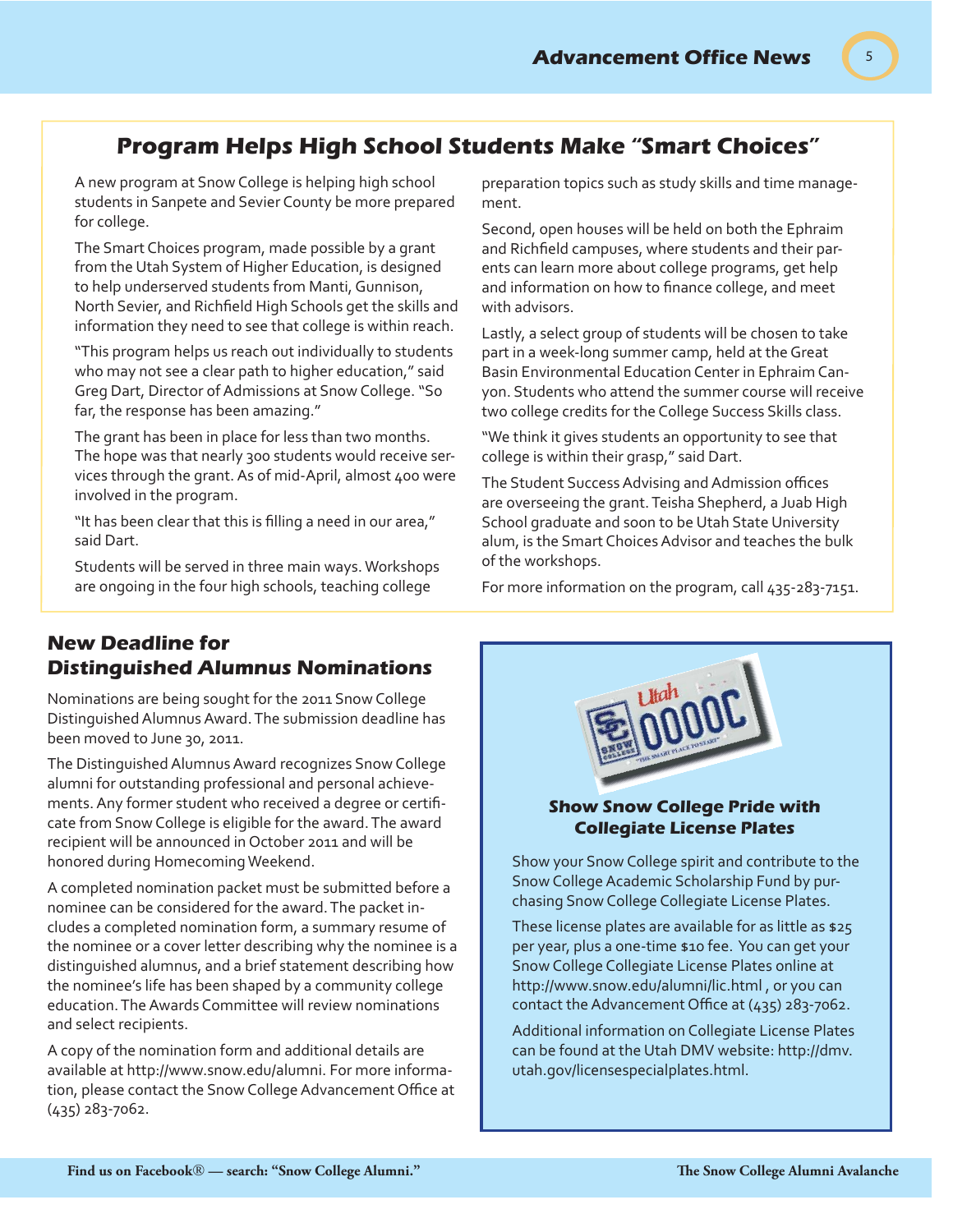### **New Volleyball Coach Brings Experience and Enthusiasm**

Snow College has hired Keven John as the new head volleyball coach.

John, originally from Colorado, started his coaching career

right here in the Scenic West Athletic Conference as an assistant at Colorado Northwestern Community College.

6

 "I am excited to be in the mountains again," John said. "Flying out for the interview and stepping off the plane felt like I was coming home"

John spent last season as defensive coordinator for Marietta College in Ohio.

 Before his time with Marietta, John was the varsity coach at Elbert High School in Colorado from 2006-09. During his four years, Elbert won three consecutive league championships

and one district championship while also making three

# **Snow College Athletics Update**

*Robert Nielson, Athletic Director*

We are pleased to welcome our new coaches in our athletic department. Keven John is our new volleyball coach and has brought a sense of urgency to our program. With a solid core of returning players and a very strong recruiting class, the Badgers look like they will be contending for the Region 18 championship. Keven is a technician with a very solid method for developing players within a system of speed and quickness. They will be a fun and exciting team to watch.

Tyler Hughes has stepped up in his new role as Head Coach of the Football program. With a renewed emphasis on skill development and developing the overall player, the team has had a great spring season and an excitement for fall to begin. With the incoming recruiting class, the Badgers look to again be crowned champions in the Western States Football league and receive a berth in the Top of the Mountains Bowl.

The Softball team is again making a run for the conference tournament and continues to improve as they have time to practice and play outside! The team has had another very strong recruiting class and look to be reloading already. We wish them good luck as they begin tournament play.

Basketball season has ended but it is recruiting season, with both teams having success in signing top prospects for the upcoming season. The search for a new women's coach is progressing with a very strong pool of candidates applying for this position. Coach Ostlund is looking to build on the

straight regional appearances. Prior to his stint at Elbert, John spent three years as the varsity coach at Kiowa High School, and three more seasons as the junior varsity coach

at Ponderosa High School in Parker, Colorado.

 John founded the Black Forest Volleyball Club in Colorado. He worked as director and coach for eight years sending 15 teams to the Junior Olympics.

John is enthused about his opportunity to be a head coach at the collegiate level. He furthered his education by gaining a Bachelor of Sports Science with emphasis in coaching from the United States Sports Academy in hopes of coaching at this level.

 "My goal is always to put together a program in which athletes can flourish and love the

game of volleyball as well as pursue academic goals," John said.

success of this past season with several players returning after serving missions. Our teams have the unique position of being the only college in the nation to be both men's and women's National Champions!

With improvements to the Activity Center, new faces in the department and support from the administration, the Athletic department is prepared to rise to new levels of excellence. Our student-athletes are working hard in the classroom and preparing for success on the field and court. Our coaches are teaching them how to be successful, and we are excited about the future. We invite you to support the players as they continue to represent Snow College.

## **Schedule of Athletic Events**

*(Home games are in blue.)*

*Lady Badger Softball Schedule* **Apr. 29: S.L. Community College, 1 and 3 p.m. April 30: S.L. Community College, 12 and 2 p.m. May 6: Southern Nevada, 1 and 3 p.m. May 7: Southern Nevada, 12 and 2 p.m.** May 12-14: Region Tournament, Location TBA May 19-21: National Tournament, St. George

**Save the date for 2011 Homecoming!**  *November 5, against Arizona Western*

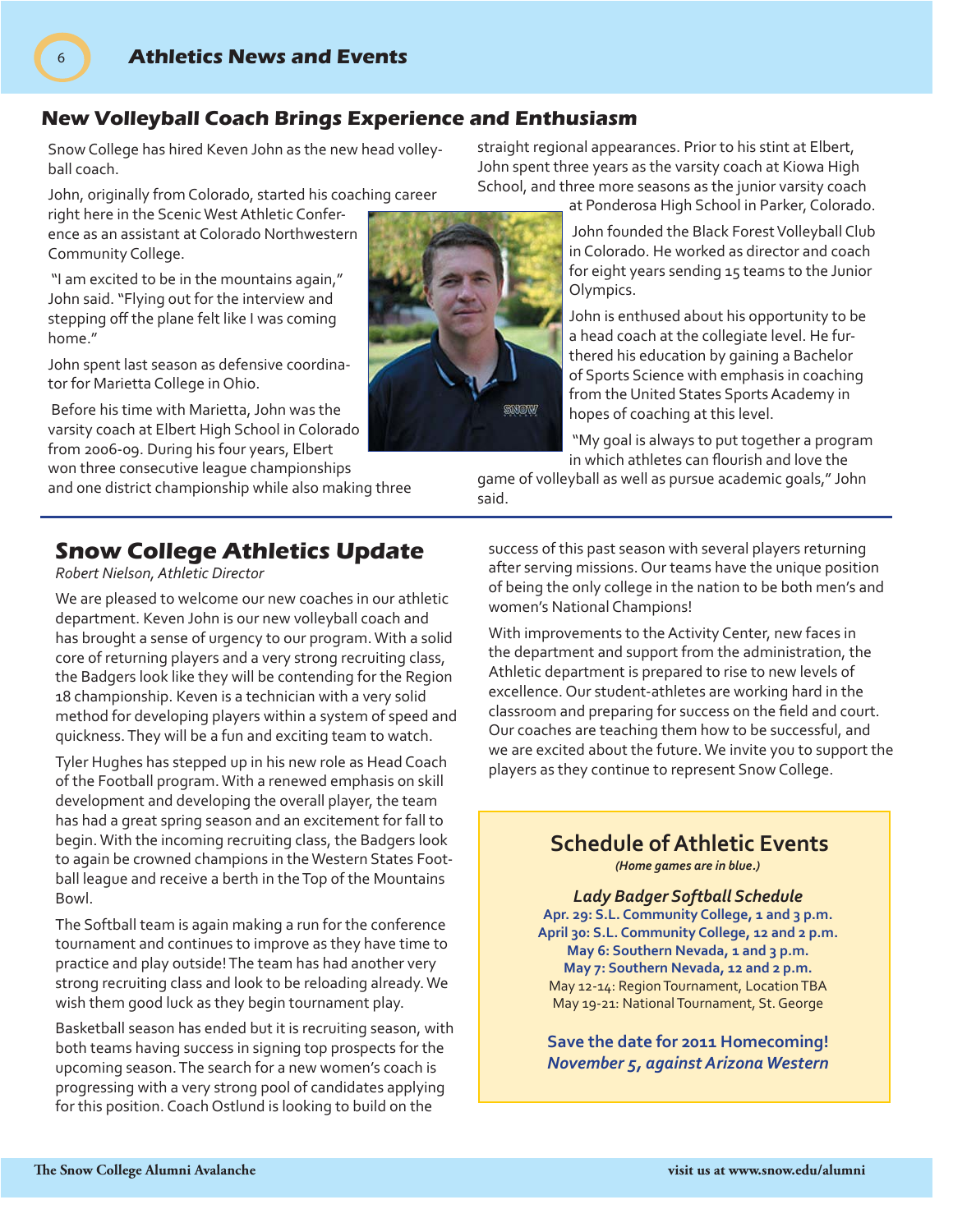# *In Memoriam*

*(From Jan.13, 2011 to Apr. 16, 2011)*

#### *Alumni*

Afton Christensen Swenson '38, Mar. 6, NE Bertha Howell Brady '40, Apr. 10, UT Ora Coleman Morrell '41, April 8, UT Ruth Rene Ellis Graham '53, Mar. 8, UT Paul Auer Beck '67, Feb. 26, UT Carol Latham '69, Feb. 12, UT Karen Reid Rees, '69, Jan. 22, MI Debra Jensen Madsen '74, Mar. 31, UT Worth Clinton Allred '02, Mar. 5, UT

#### *Faculty*

Patricia Faye Noble, Feb. 10, UT Snow College International Department, ESL Instructor

J. Elliot Cameron, Feb. 27, UT President of Snow College, 1956-1958

#### *Attenders*

Hal DuWayne Jensen, Jan. 19, UT Mildred Jensen Puzey, Feb. 14, UT Cory J. Young, Mar. 18, UT Gordon Dee Childs, Mar. 26, UT Avard Ottoson, Mar. 26, UT Justin J. Stevens, March 29, UT Robertt Jaye Wolfe, April 1, UT Sherrie A. Forbush, April 5, UT *Friends* Scharlene Neeley Dobson, Jan. 26, UT Jack Gail Madsen, Jan. 29, UT Landon Robert Stephenson, Feb. 4, UT Thomas LaVel Hansen, Feb. 6, UT Ann Fitzgerald Doyle, Feb. 16, CA Lance L. Hyatt, Feb. 26, UT Jodi Lyn Wilson Bray, Mar. 16, UT Jenny Jones Belliston, April 9, UT Allen E. Olsen, April 13, UT Bessey Christensen Puzey, April 13, UT Jack LeRoy Bailey, April 16, UT

# *In Memory of Dr. J. Elliot Cameron*

J. Elliot Cameron, resident of Provo, Utah, was born February 9, 1923, in Panguitch, Utah, to Benjamin Archie Cameron and Leonia Sargent. Elliot passed away on February 27, 2011, in Provo, Utah,

due to causes incident to age. Elliot graduated from Springville High School and attended Branch Agricultural College (now Southern Utah University) where he was active in athletics and student government. He met his wife at BAC, and they were elected President and Vice President of the freshman class. They were married after a 15-month courtship.

Elliot served as a Master Sergeant in the U.S. Army during World War II before returning to Brigham Young University, where he graduated with both BS and MS degrees in June 1949. He

was a life-long educator, serving as Principal of Duchesne High School and South Sevier High School, Superintendent of Sevier County School District, President of Snow College, and Dean of Student Services at Utah State University. In 1962 Elliot joined BYU as Dean of Students and Vice President and served there for 18 years before serving as President of BYU-Hawaii for six years and Commissioner of the LDS Church Education System for three years.

Upon retirement, he and Maxine served as President and Matron of the Provo, Utah Temple. An active member of The Church of Jesus Christ of Latter-day Saints, El-

> liot served as a bishop, stake president, LDS General Sunday School Board member, and Regional Representative, and as a sealer in the Provo Utah and Laie Hawaii Temples for 36 years. He and Maxine served an LDS mission for two-and-a-half years training temple missionaries. He also served as President of the National Society of Sons of the Utah Pioneers during the sesquicentennial year, 1997.

Elliot is is survived by his wife of 68 years, Maxine, as well as three sons, one daughter, one foster son, 23 grandchildren, and 40

great-grandchildren.

On behalf of the students, faculty, and staff at Snow College, we would like to honor Elliot and his family for their generosity and service to Snow College. Elliot's support of students was appreciated by all, and he was a vital part of the Snow College family. Our thoughts and prayers go out to Elliot's family at this time.